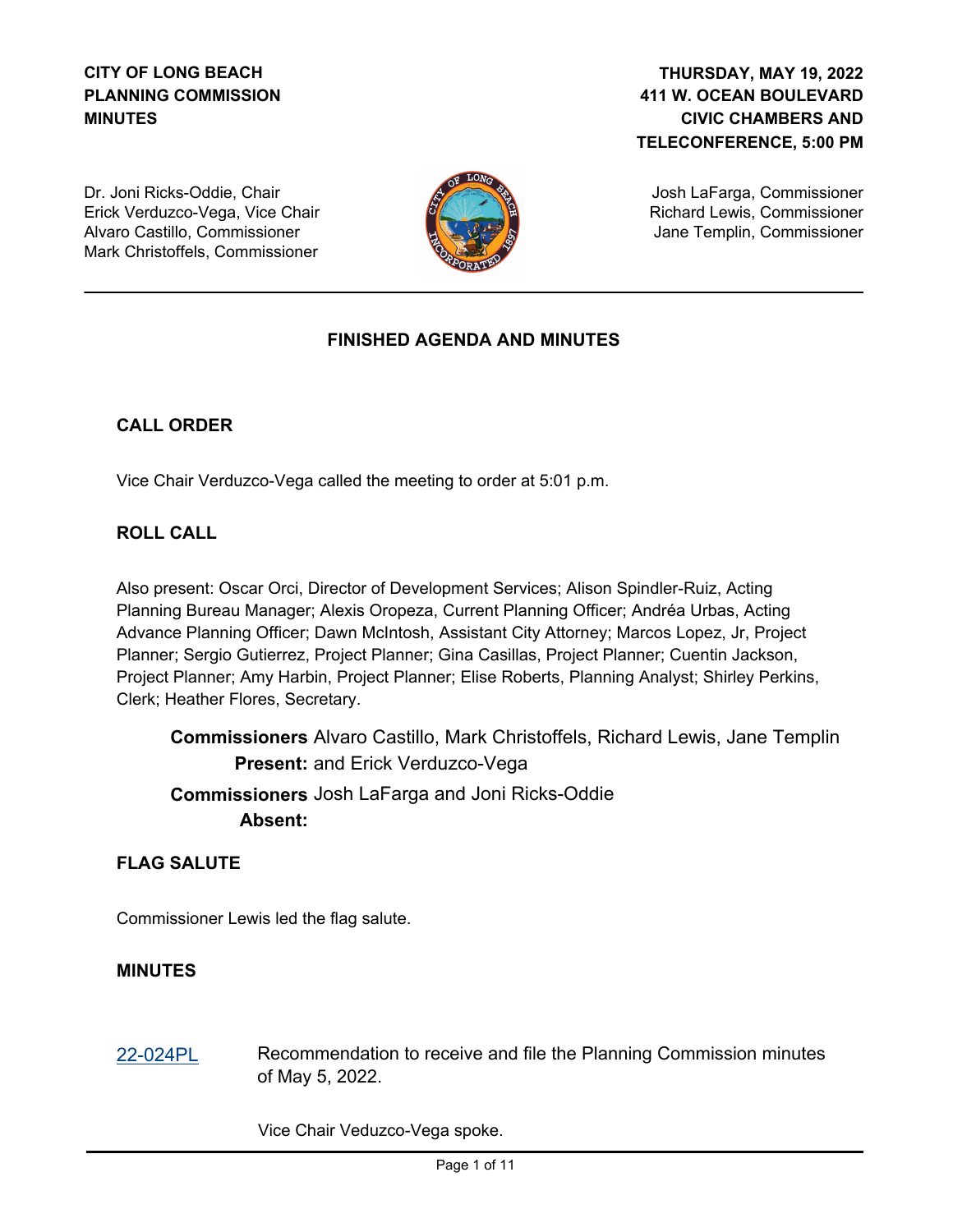# **A motion was made by Commissioner Lewis, seconded by Commissioner Templin, to approve recommendation. The motion carried by the following vote:**

- **Yes:** 5 Alvaro Castillo, Mark Christoffels, Richard Lewis, Jane Templin and Erick Verduzco-Vega
- **Absent:** 2 Josh LaFarga and Joni Ricks-Oddie

#### **SWEARING OF WITNESSES**

#### **DIRECTOR'S REPORT**

Alison Spindler-Ruiz, Acting Bureau Manager, provided the Director's Report.

Vice Chair Verduzco-Vega spoke.

Elise Roberts, Planning Analyst, spoke.

Vice Chair Verduzco-Vega spoke.

#### **REGULAR AGENDA**

**1.** [22-025PL](http://longbeach.legistar.com/gateway.aspx?M=L&ID=239611) Recommendation to find the proposed vacation of an easement for a north-south alley located on the westerly 15 feet of Lot 23 and Lot 30 in Block "B" of Tract No. 6922 between Del Amo Boulevard (to the north) and Pleasant Street (to the south), in conformance with the adopted goals and policies of the City's General plan (GPC21-004) in the Multi-Family Residential (R-3-T) & Community Automobile-Oriented (CCA) Zoning District. (District 8)

> Alexis Oropeza, Current Planning Officer, introduced Marcos Lopez, Jr, Project Planner, who presented the staff report.

Vice Chair Verduzco-Vega spoke.

Marcos Lopez, Jr, Project Planner, spoke.

Alison Spindler-Ruiz, Acting Planning Bureau Manager, spoke.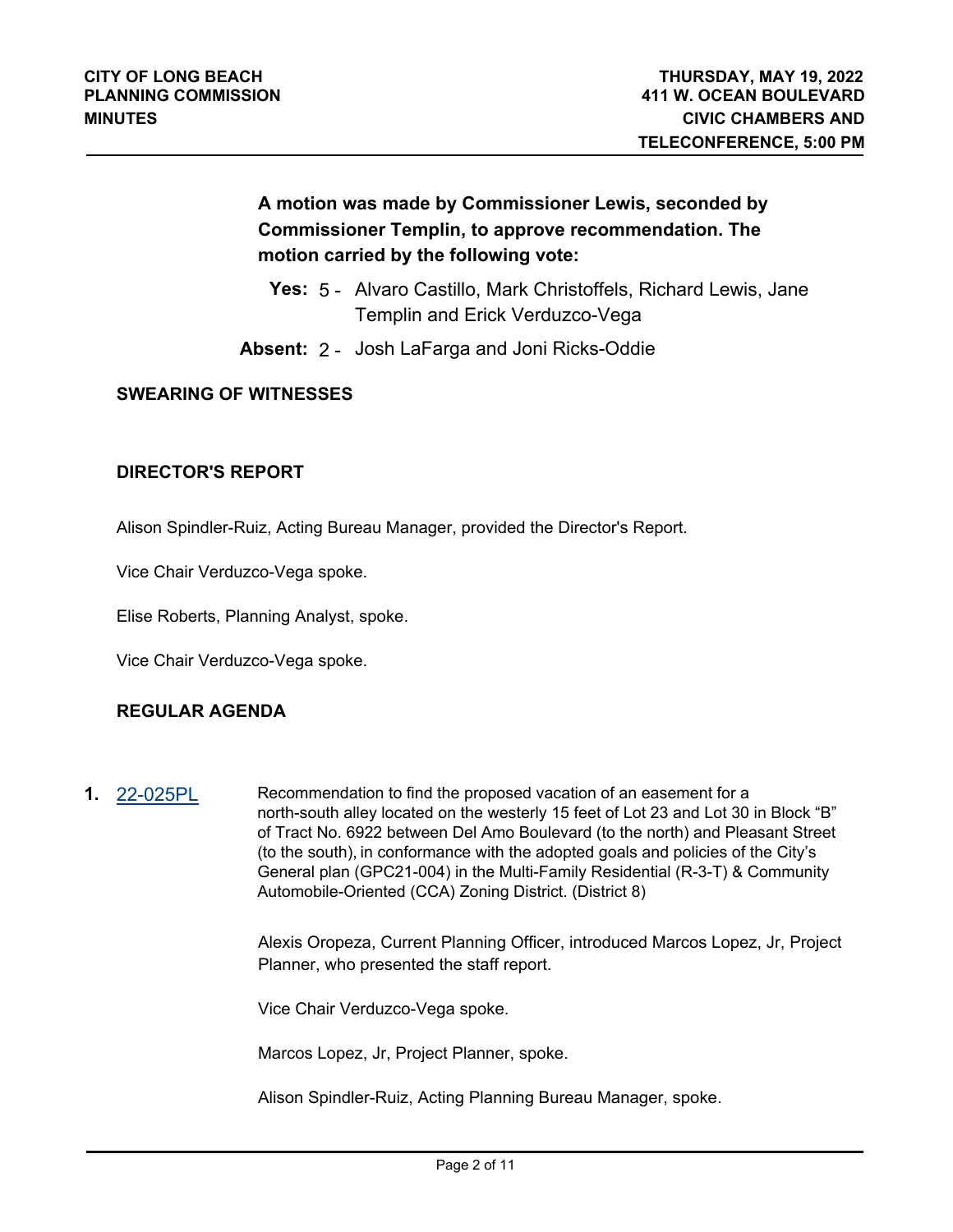Vice Chair Verduzco-Vega spoke.

# **A motion was made by Commissioner Lewis and seconded by Commissioner Christoffels, to approve recommendation. The motion carried by the following vote:**

- **Yes:** 5 Alvaro Castillo, Mark Christoffels, Richard Lewis, Jane Templin and Erick Verduzco-Vega
- **Absent:** 2 Josh LaFarga and Joni Ricks-Oddie
- **2.** [22-026PL](http://longbeach.legistar.com/gateway.aspx?M=L&ID=239612) Recommendation to accept Categorical Exemption CE22-043 and approve Conditional Use Permit (CUP21-018) to allow on-site alcohol sales and consumption of beer, wine and distilled spirits (ABC License Type 47) at a new restaurant with a bar in an existing 2,187-square-foot tenant space, located at 4111 Viking Way in the Community Pedestrian-Oriented (CCP) Zoning District. (District 5)

Alexis Oropeza, Current Planning Officer, introduced Sergio Gutierrez, Project Planner, who presented the staff report.

Vice Chair Verduzco-Vega spoke.

Commissioner Christoffels spoke.

Sergio Gutierrez, Project Planner, spoke.

Commissioner Christoffels spoke.

Vice Chair Verduzco-Vega spoke.

Sergio Gutierrez, Project Planner, spoke.

Vice Chair Verduzco-Vega spoke.

Sergio Gutierrez, Project Planner, spoke.

Vice Chair Verduzco-Vega spoke.

Elise Roberts, Planning Analyst, spoke.

Vice Chair Verduzco-Vega spoke.

Elise Roberts, Planning Analyst, spoke.

Vice Chair Verduzco-Vega spoke.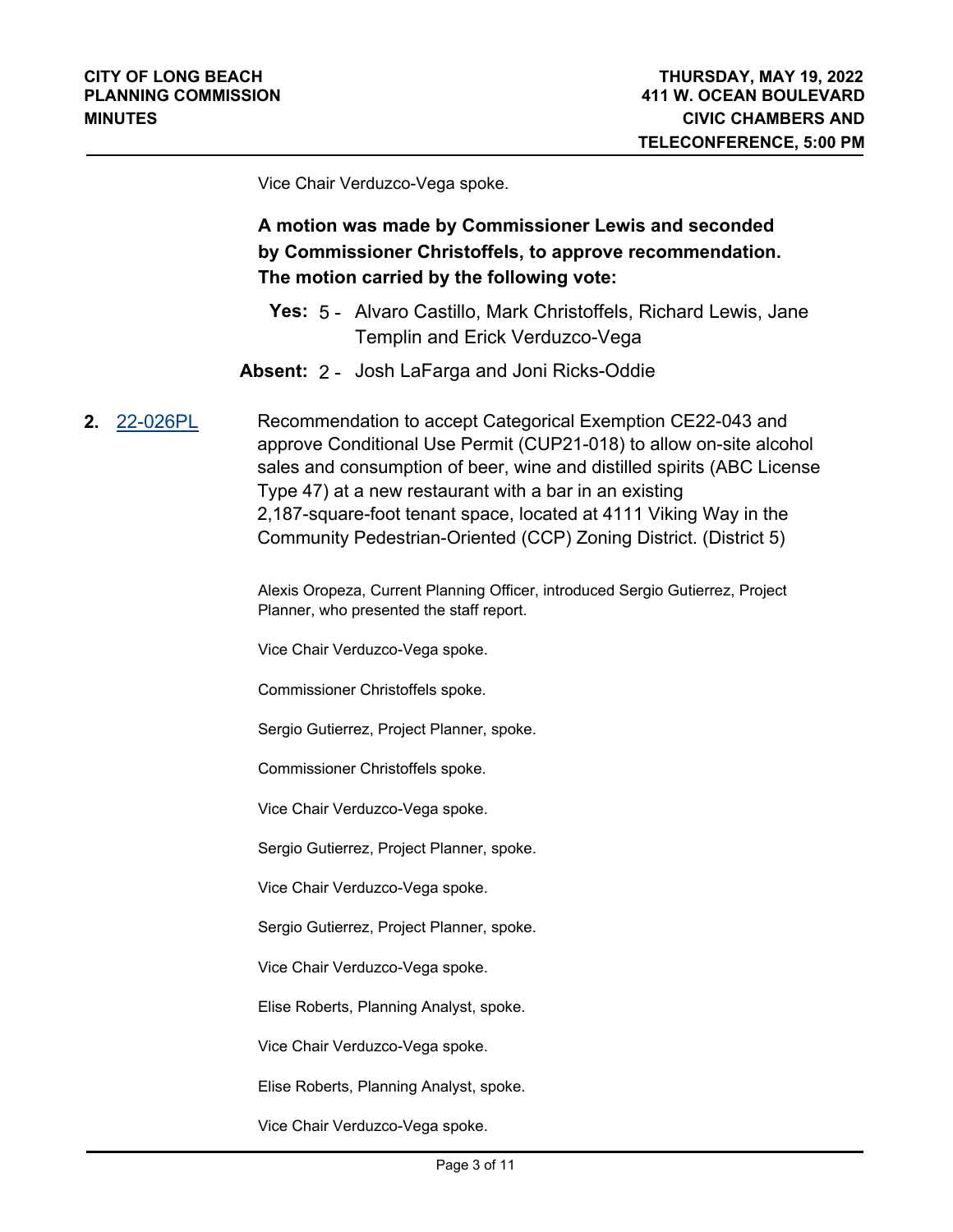## **A motion was made by Commissioner Christoffels and seconded by Commissioner Castillo, to approve recommendation. The motion carried by the following vote:**

- **Yes:** 5 Alvaro Castillo, Mark Christoffels, Richard Lewis, Jane Templin and Erick Verduzco-Vega
- **Absent:** 2 Josh LaFarga and Joni Ricks-Oddie
- **3.** [22-027PL](http://longbeach.legistar.com/gateway.aspx?M=L&ID=239613) Recommendation to determine the project is within the scope of the project previously analyzed as part of the Downtown Plan Program Environmental Impact Report (State Clearinghouse No. 2009071006) and the Downtown Plan PEIR and the "Downtown Plan PEIR Addendum - EIRA06-20") and warrants no further environmental review pursuant to CEQA Guidelines Section 15162, and

Approve Site Plan Review (SPR21-039) for the construction of a new six story residential building consisting of 75 residential units and three levels of subterranean parking located on two separate lots in the Downtown Plan Planned Development (PD-30) Zoning District addressed as 923 and 927 Long Beach Boulevard. (District 1)

Alexis Oropeza, Current Planning Officer, introduced Gina Casillas, Project Planner, who presented the staff report.

Vice Chair Verduzco-Vega spoke.

Commissioner Templin spoke.

Gina Casillas, Project Planner, spoke.

Commissioner Templin spoke.

Alexis Oropeza, Current Planning Officer, spoke.

Alison Spindler-Ruiz, Acting Planning Bureau Manager, spoke.

Commissioner Templin spoke.

Vice Chair Verduzco-Vega spoke.

Stuart Ahn, Applicant, spoke.

Vice Chair Verduzco-Vega spoke.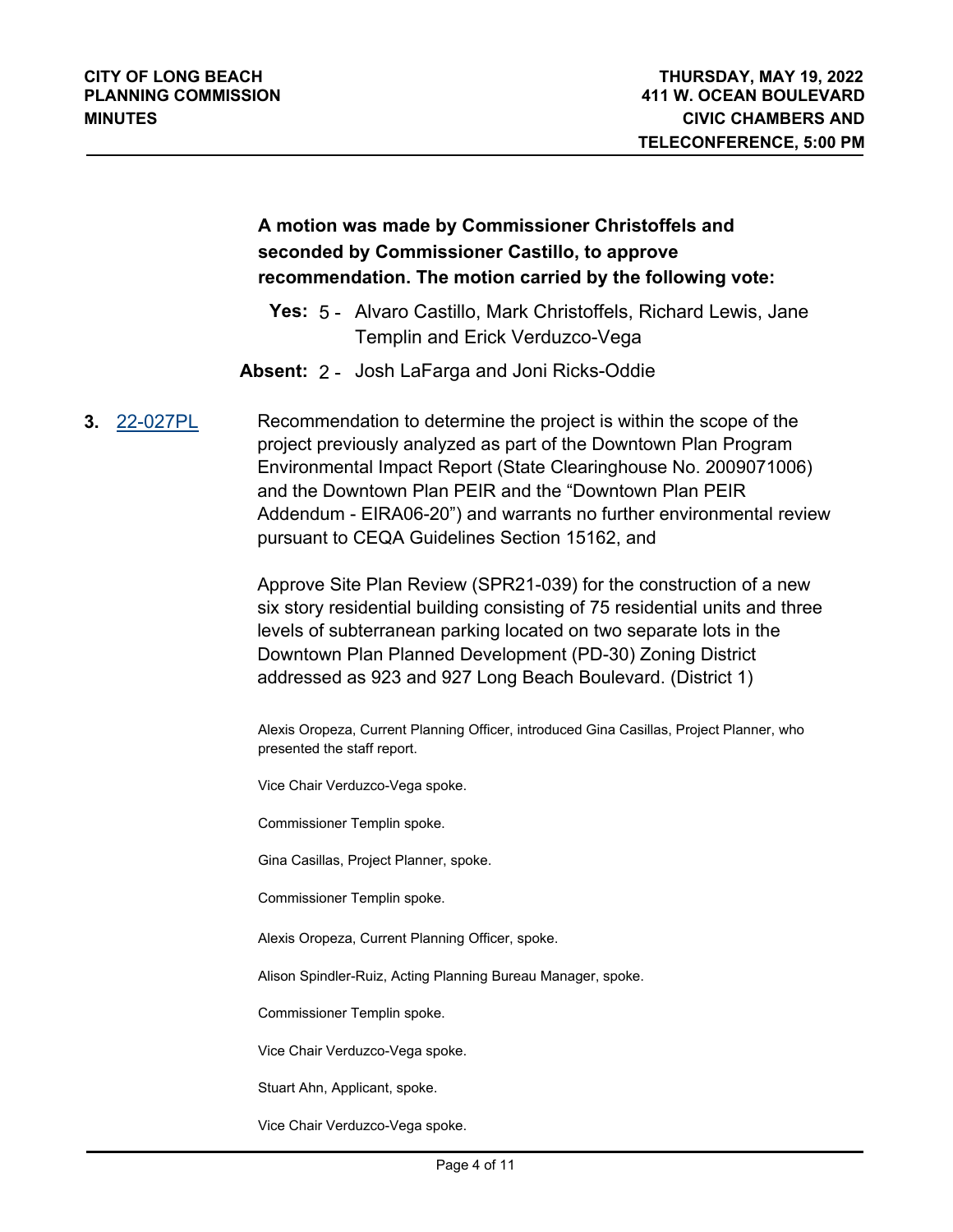Elise Roberts, Planning Analyst, spoke.

Bryan Quigley provided public comment.

Vice Chair Verduzco-Vega spoke.

Elise Roberts, Planning Analyst, spoke.

Vice Chair Verduzco-Vega spoke.

Gina Casillas, Project Planner, spoke.

Vice Chair Verduzco-Vega spoke.

Alison Spindler-Ruiz, Acting Planning Bureau Manager, spoke.

Vice Chair Verduzco-Vega spoke.

Commissioner Templin spoke.

Alison Spindler-Ruiz, Acting Planning Bureau Manager, spoke.

# **A motion was made by Commissioner Templin and seconded by Commissioner Christoffels, to approve recommendation with modifications to condition 5. The motion carried by the following vote:**

- **Yes:** 5 Alvaro Castillo, Mark Christoffels, Richard Lewis, Jane Templin and Erick Verduzco-Vega
- **Absent:** 2 Josh LaFarga and Joni Ricks-Oddie
- **4.** [22-028PL](http://longbeach.legistar.com/gateway.aspx?M=L&ID=239614) Recommendation to accept Categorical Exemption CE-22-034 and approve a Conditional Use Permit CUP22-008 for the establishment and operation of a coffee roasting facility with accessory retail and coffee bar located at 2952 E. 14th Street in the Light Industrial (IL) Zoning District. (District 2)

Alexis Oropeza, Current Planning Officer, introduced Cuentin Jackson, Project Planner, who presented the staff report.

Vice Chair Verduzco-Vega spoke.

Commissioner Templin spoke.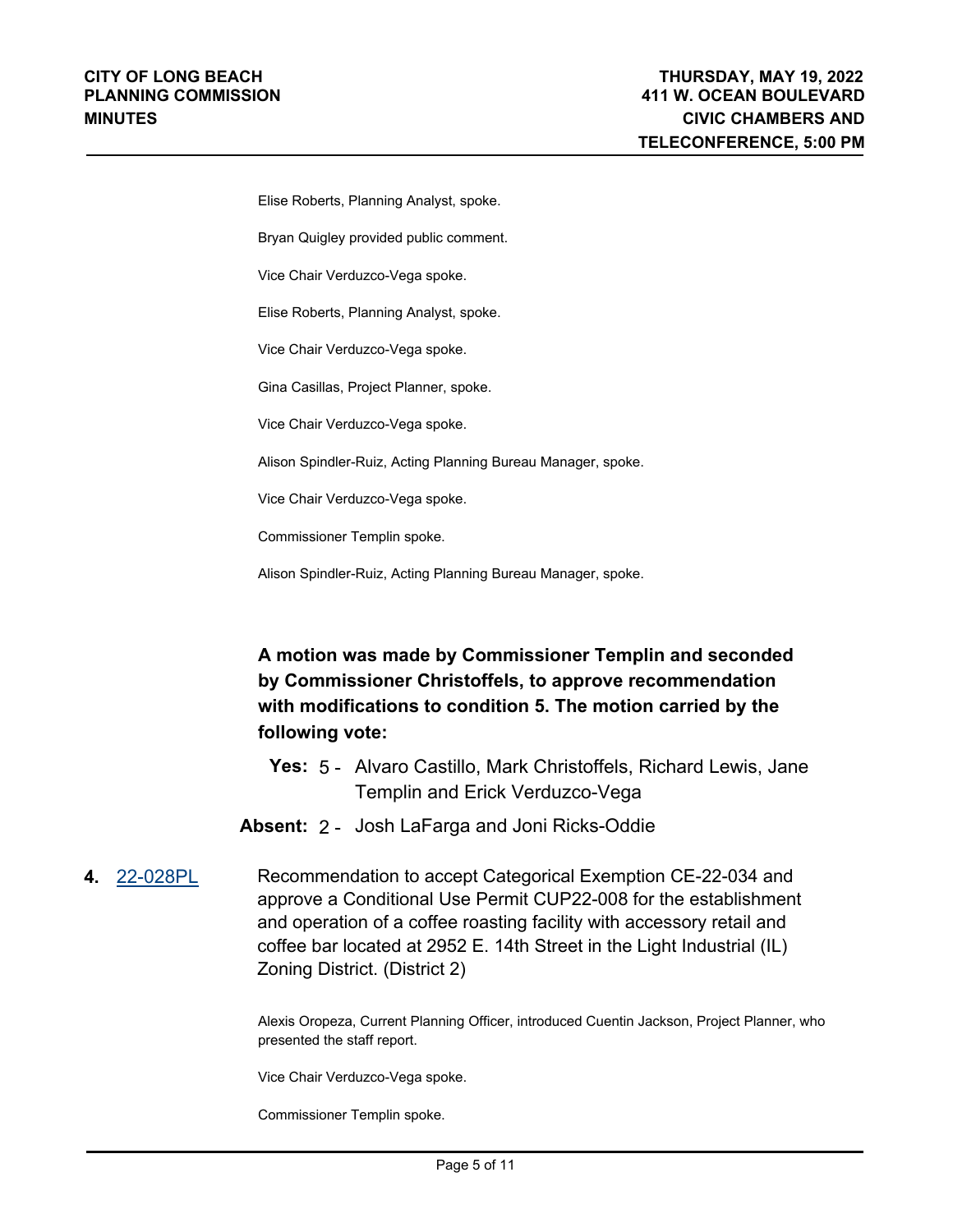Cuentin Jackson, Project Planner, spoke. Commissioner Templin spoke. Vice Chair Verduzco-Vega spoke. Edward Moffatt, Applicant, spoke. Vice Chair Verduzco-Vega spoke. Commissioner Templin spoke. Edward Moffatt, Applicant, spoke. Commissioner Templin spoke. Vice Chair Verduzco-Vega spoke. Edward Moffatt, Applicant, spoke. Vice Chair Verduzco-Vega spoke. Elise Roberts, Planning Analyst, spoke. Vice Chair Verduzco-Vega spoke. Commissioner Lewis spoke. Cuentin Jackson, Project Planner, spoke Alison Spindler-Ruiz, Acting Planning Bureau Manager, spoke. Commissioner Lewis spoke. Alison Spindler-Ruiz, Acting Planning Bureau Manager, spoke. Vice Chair Verduzco-Vega spoke.

# **A motion was made by Commissioner Lewis, seconded by Commissioner Templin, to approve recommendation. The motion carried by the following vote:**

- **Yes:** 5 Alvaro Castillo, Mark Christoffels, Richard Lewis, Jane Templin and Erick Verduzco-Vega
- **Absent:** 2 Josh LaFarga and Joni Ricks-Oddie
- **5.** [22-029PL](http://longbeach.legistar.com/gateway.aspx?M=L&ID=239615) Recommendation to receive the supporting documentation into the record, conclude the public hearing;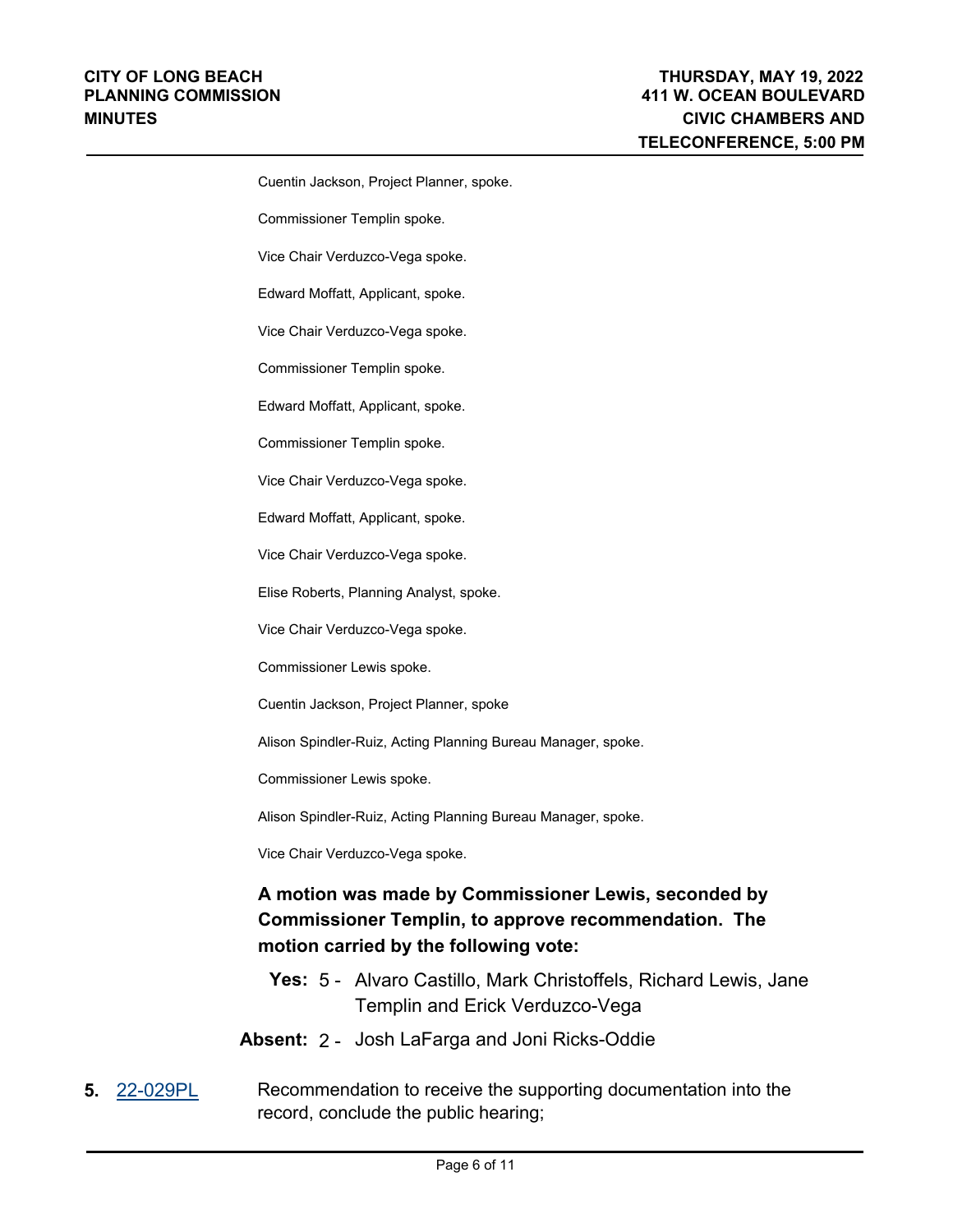Recommend that the City Council adopt a Resolution approving and adopting a Subsequent Environmental Impact Report (EIR-03-21) to the General Plan Land Use Element and Urban Design Element Program Environmental Impact Report (PEIR) (PEIR-SCH# 2015051054), in accordance with the provisions of the California Environmental Quality Act (CEQA) Section 15164 of the CEQA Guidelines, and making certain CEQA Findings and Determinations relative thereto, including a finding that the adopted General Plan Land Use Element PEIR Mitigation Monitoring and Reporting Program shall apply; and that no new or different mitigation measures are required; approving the Climate Action and Adaptation Plan (2205-02); and

Recommend that the City Council adopt a resolution authorizing the Director of Development Services to submit Policy and Ordinance amendments, as necessary to the California Coastal Commission for its review, approval and certification to obtain a finding of conformance with the City's Certified Local Coastal Program (LCPA22-001). (Citywide)

Vice Chair Verduzco-Vega noted that Commissioner Castillo left the meeting.

Alison Spindler-Ruiz, Acting Planning Bureau Manager, presented the staff report.

Vice Chair Verduzco-Vega spoke.

Commissioner Christoffels spoke.

Alison Spindler-Ruiz, Acting Planning Bureau Manager, spoke.

Commissioner Lewis spoke.

Alison Spindler-Ruiz, Acting Planning Bureau Manager, spoke.

Ashley Davis, LSA Consultant, spoke.

Commissioner Christoffels spoke.

Vice Chair Verduzco-Vega spoke.

Elise Roberts, Planning Analyst, spoke.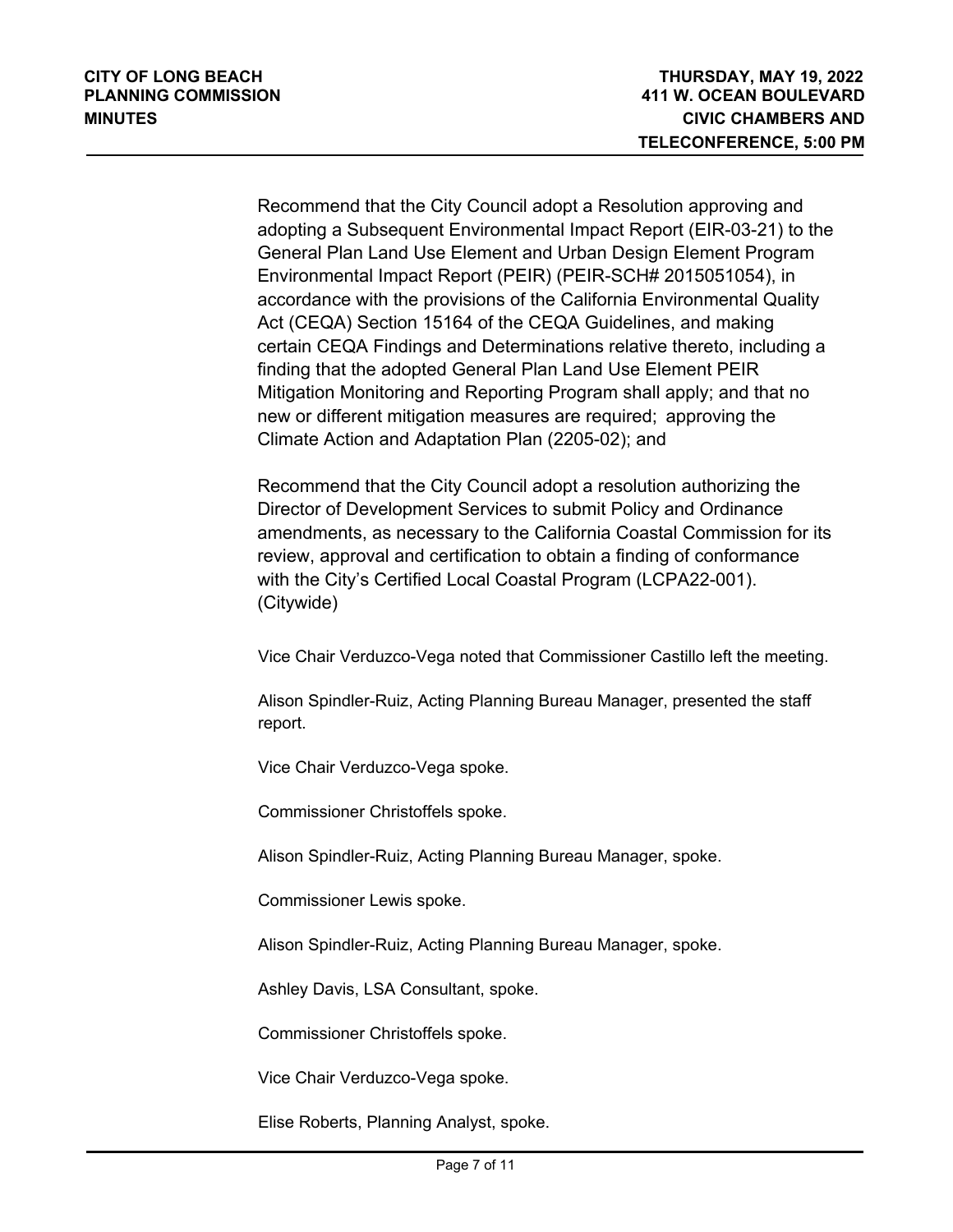| John Kindred provided public comment.                        |
|--------------------------------------------------------------|
| Vice Chair Verduzco-Vega spoke.                              |
| John Kindred provided public comment.                        |
| Vice Chair Verduzco-Vega spoke.                              |
| Alison Spindler-Ruiz, Acting Planning Bureau Manager, spoke. |
| Pete Marsh provided public comment.                          |
| Vice Chair Verduzco-Vega spoke.                              |
| Dave Shukla provided public comment.                         |
| Vice Chair Verduzco-Vega spoke.                              |
| Bryan Quigley provided public comment.                       |
| Vice Chair Verduzco-Vega spoke.                              |
| Elise Roberts, Planning Analyst, spoke.                      |
| Dean Toji provided public comment.                           |
| Vice Chair Verduzco-Vega spoke.                              |
| Elise Roberts, Planning Analyst, spoke.                      |
| Michael Clemson provided public comment.                     |
| Vice Chair Verduzco-Vega spoke.                              |
| Elise Roberts, Planning Analyst, spoke.                      |
| Vice Chair Verduzco-Vega spoke.                              |
| Commissioner Christoffels spoke.                             |

Vice Chair Verduzco-Vega spoke.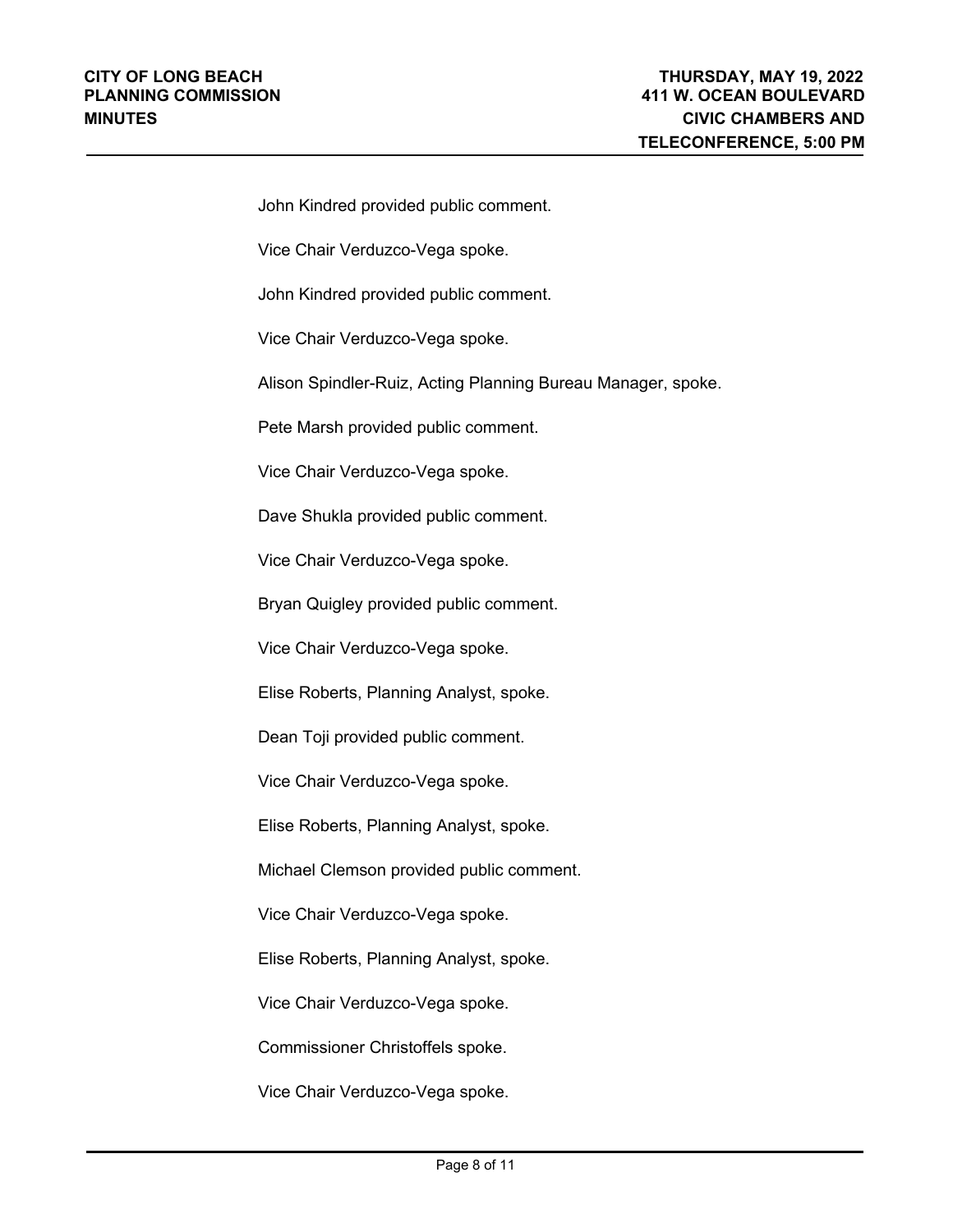Commissioner Templin spoke.

Vice Chair Verduzco-Vega spoke.

# **A motion was made by Commissioner Christoffels, seconded by Commissioner Templin, to approve recommendation. The motion carried by the following vote:**

- **Yes:** 4 Mark Christoffels, Richard Lewis, Jane Templin and Erick Verduzco-Vega
- **Absent:** 3 Alvaro Castillo, Josh LaFarga and Joni Ricks-Oddie

### **PUBLIC PARTICIPATION: Members of the public are invited to address the Planning Commission on items of interest to the public within the Commission's jurisdiction. Each speaker will be limited to three minutes unless that time is extended by the Chair.**

Vice Chair Verduzco-Vega spoke.

DaveShukla provided public comment.

Vice Chair Verduzco-Vega spoke.

Elise Roberts, Planning Analyst, spoke.

Dean Toji provided public comment.

Elise Roberts, Planning Analyst, spoke.

Vice Chair Verduzco-Vega spoke.

#### **COMMENTS FROM THE PLANNING COMMISSION**

#### **ADJOURNMENT**

Vice Chair Verduzco-Vega adjourned the meeting at 6:38 p.m.

#### **NEXT SCHEDULED MEETING: JUNE 2, 2022 - 5:00 P.M.**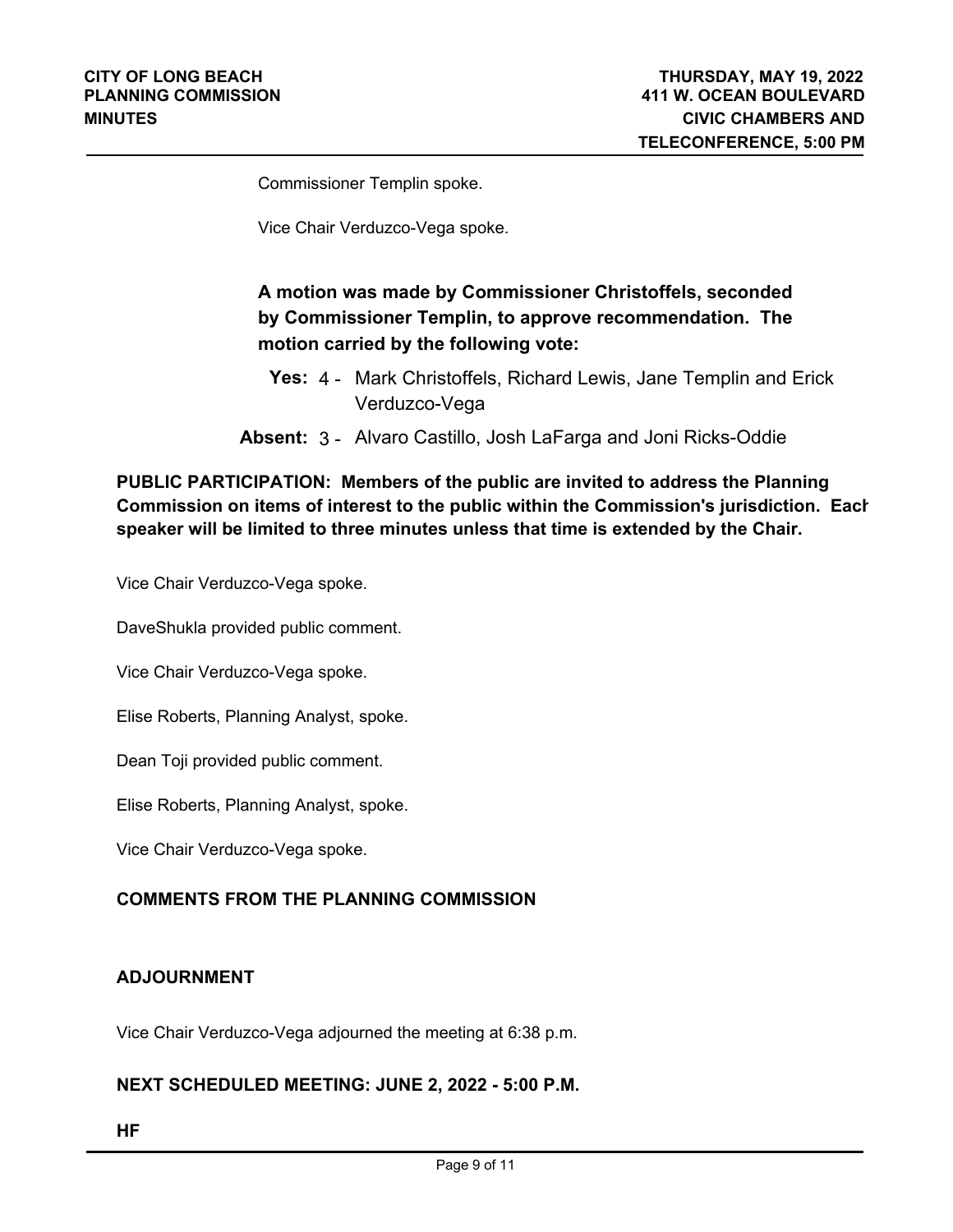Note:

A digital recording of this meeting will be available in the City Clerk Department. The City of Long Beach provides reasonable accommodations in accordance with the Americans with Disabilities Act of 1990. If a special accommodation is desired, or if an agenda is needed in an alternative format, please call the City Clerk Department, 48 hours prior to the meeting at (562) 570-6101. The City Clerk Department email at cityclerk@longbeach.gov is available for correspondence purposes.